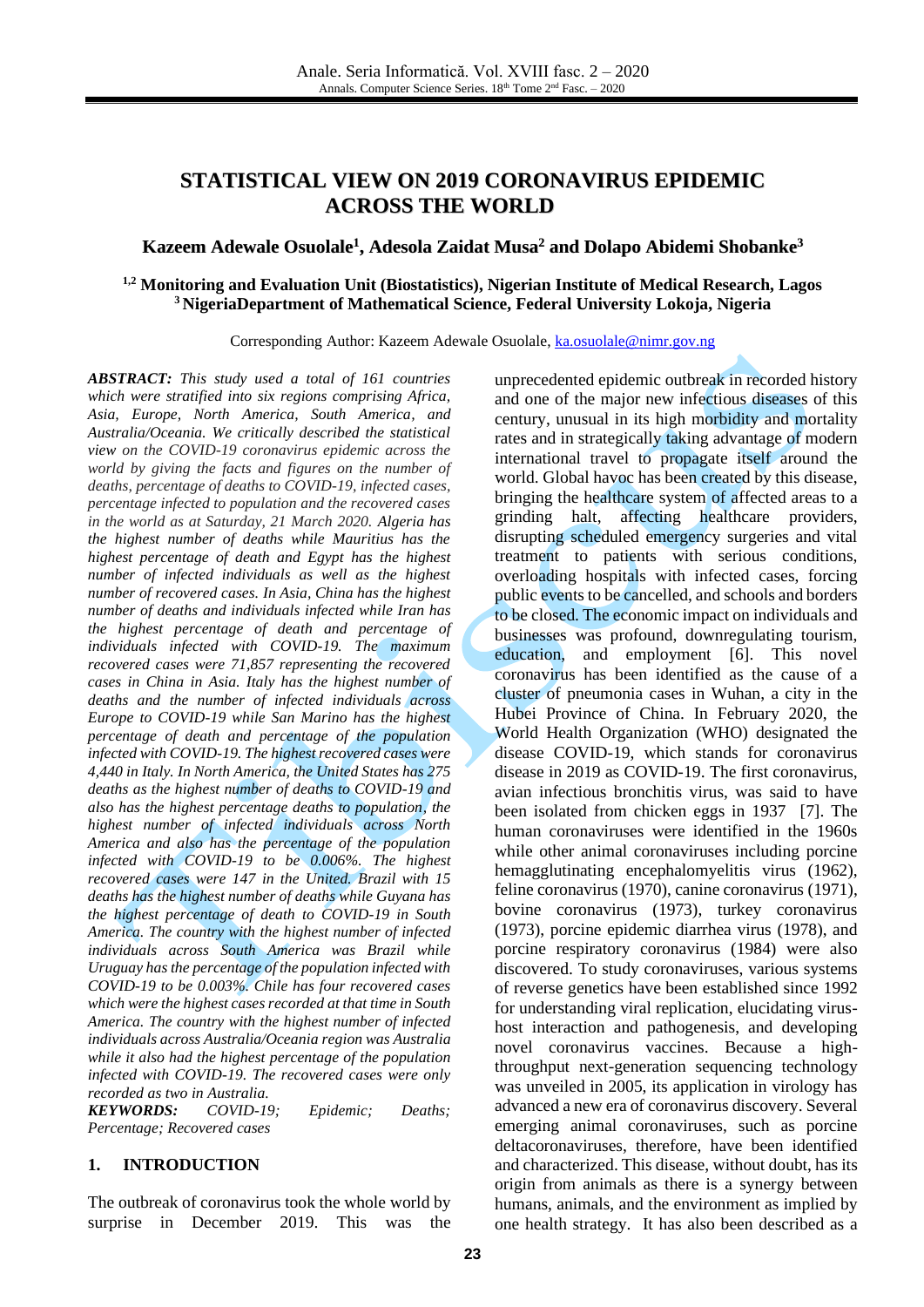beta coronavirus, which has an envelope and round or oval particles with a diameter of 60-140nm, and is often polymorphic and the genetic characteristics of the 2019-nCoV are significantly different from SARSr-CoV and MERS-CoV (2). The Nigeria Centre for Disease Control (NCDC, 2020) also affirmed that coronaviruses are zoonotic indicating they are transmitted between animals and people and that some coronaviruses are transmitted from person to person, usually after close contact with an infected patient. This work provides additional evidence for a median incubation period for COVID-19 of approximately 5 days, similar to SARS. Assuming infection occurs at the initiation of monitoring, our estimates suggest that 101 out of every 10 000 cases will develop symptoms after 14 days of active monitoring or quarantine. The whole world and laboratories are working to come up with drugs for the treatment of this novel disease. Gautret et al. (2020) showed in their study that hydroxychloroquine treatment is significantly associated with viral load reduction/disappearance in COVID-19 patients and its effect is reinforced by azithromycin. This paper critically described the statistical view on the COVID-19 coronavirus epidemic across the world by giving the facts and figures on the number of deaths, percentage of deaths to COVID-19, infected cases, percentage infected to population and the recovered cases in the world as at Saturday, 21 March 2020. We were not able to estimate the case fatality rate (CFR), that is, the proportion of cases who eventually die from coronavirus disease since the coronavirus epidemic is still ongoing to avoid the misleading result.

# **2. MATERIAL AND METHODS**

#### **Sampling procedures**

The list of all the countries in the world was created and used as a sampling frame after which all the countries in the list were stratified into six regions like Africa, Asia, Europe, North America, South America, and Australia/Oceania. The samples were taken from the list to fill each of the strata. This list contained 165 countries of the world but four were excluded as there was no data for them and this left us with 161 countries.

#### **Data collection procedures**

The data used in this study were extracted from the website created by the Center for Systems Science and Engineering of Johns Hopkins University (https://www.arcgis.com/apps/opsdashboard/index.h tml#/bda7594740fd40299423467b48e9ecf6). These data comprised facts and figures on the number of deaths, infected cases and the recovered cases in the world as of Saturday, 21 March 2020.

#### **Data management and statistical analysis**

The data were extracted into Excel Spread Sheet, coded and fed into SPSS version 23 statistical software. These data were classified region by region and descriptive analyses were carried out to estimate the number of deaths, percentage of deaths to COVID-19, infected cases, percentage infected to population and the recovered cases in the world as of Saturday, 21 March 2020.

### **3. RESULTS AND DISCUSSION**

A total of 161 countries were used in this study comprising Africa (40), Asia (39), Europe (44), North America (21), South America (13) and Australia/Oceania (4). These analyses were presented in Table 1 through Table 6.

The data for the total population for each country in Africa for 2020 were extracted from the world wide web upon which the percentage of deaths was calculated. The results presented in Table 1 showed the number of individuals infected with COVID-19, several deaths as well as the percentages of deaths and recovered individuals to the total population. The maximum number of deaths is 11 with the total number of deaths being 30. Algeria has the highest number of deaths, followed by Egypt with eight deaths and Morocco with three deaths. Other countries have either one or no death at the time of extraction of these data on coronavirus. No records of deaths were found for the remaining countries as it appeared in the results presented in Table 1. According to these results, Mauritius has the highest percentage of death (0.00008%) and Algeria is next while others, as presented, have 0.00001%. The maximum number of infected individuals across Africa was 285 which represented individuals infected with COVID-19 in Egypt. South Africa had 202 infected individuals, followed by Algeria (90), Morocco (86), Tunisia (54), Senegal (47), Burkina Faso (40) and Nigeria had 33 infected individuals. The percentage of the population infected with COVID-19 in descending order were Tunisia (**0.00046%)**, implying that 46 individuals were infected per one hundred thousand of the population, Equitorial Guinea (0.00043%), 43 individuals infected per one hundred thousand of the population, South Africa (**0.00034%),** 34 individuals infected per one hundred thousand of the population, Egypt and Senegal (0.00028%), 28 individuals infected per one hundred thousand of the population, Morocco (0.00023%) and Algeria (0.00021%) implying that 23 and 21 individuals were infected per one hundred thousand of the population and others followed. As shown in the results, 86 individuals had recovered across Africa at this time while Egypt had the highest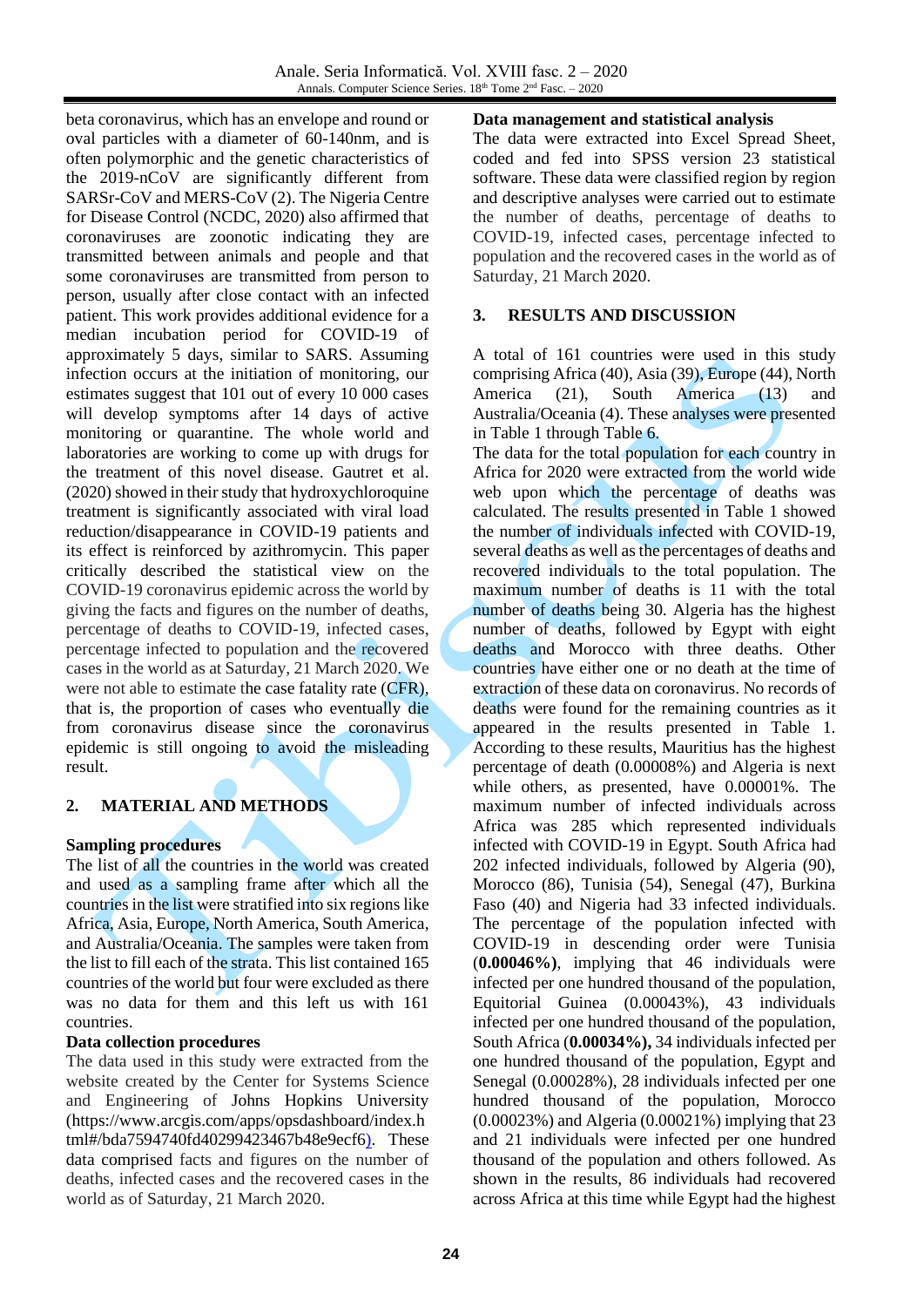number of recovered cases (39) and Algeria with 32 recovered cases.

Senegal and Burkina Faso recorded five recovered cases while Nigeria recorded two recovered cases.

Table 1: Total Number of Deaths, Active and Recovered Cases Recorded in Africa in the ongoing Coronavirus (COVID-19) Pandemic as at March 21, 2020

|                             | <b>Total</b><br>Population | No. of<br><b>Deaths</b> | % of deaths to<br>population | <b>Active</b><br><b>Cases</b> | % of the population<br>infected | <b>Recovered</b><br><b>Cases</b> |
|-----------------------------|----------------------------|-------------------------|------------------------------|-------------------------------|---------------------------------|----------------------------------|
| Country                     |                            |                         |                              |                               |                                 |                                  |
| Egypt                       | 102334404                  | 8                       | 0.00001                      | 285                           | 0.00028                         | 39                               |
| South Africa                | 59308690                   | $\boldsymbol{0}$        | $\boldsymbol{0}$             | 202                           | 0.00034                         | $\boldsymbol{0}$                 |
| Algeria                     | 43851044                   | 11                      | 0.00003                      | 90                            | 0.00021                         | 32                               |
| Morocco                     | 36910560                   | $\mathbf{3}$            | 0.00001                      | 86                            | 0.00023                         | $\mathbf{1}$                     |
| Tunisia                     | 11818619                   | $\mathbf{1}$            | 0.00001                      | 54                            | 0.00046                         | $\boldsymbol{0}$                 |
| Senegal                     | 16743927                   | $\boldsymbol{0}$        | $\boldsymbol{0}$             | 47                            | 0.00028                         | $\sqrt{5}$                       |
| Burkina Faso                | 20903273                   | $\boldsymbol{2}$        | 0.00001                      | 40                            | 0.00019                         | 5                                |
| Cameroon                    | 26545863                   | $\boldsymbol{0}$        | $\boldsymbol{0}$             | 20                            | 0.00008                         | $\boldsymbol{0}$                 |
| Congo (Kinshasa)            | 89561403                   | $\mathbf{1}$            | $\mathbf{0}$                 | 18                            | 0.00002                         | $\overline{0}$                   |
| Rwanda                      | 12952218                   | $\boldsymbol{0}$        | $\mathbf{0}$                 | 17                            | 0.00013                         | $\boldsymbol{0}$                 |
| Ghana                       | 31072940                   | $\boldsymbol{0}$        | $\mathbf{0}$                 | 16                            | 0.00005                         | $\boldsymbol{0}$                 |
| Mauritius                   | 1271768                    | $\mathbf{1}$            | 0.00008                      | 12                            | 0.00094                         | $\boldsymbol{0}$                 |
| Nigeria                     | 206139589                  | $\mathbf{1}$            | $\boldsymbol{0}$             | 33                            | 0.00002                         | $\sqrt{2}$                       |
| Ethiopia                    | 114963588                  | $\boldsymbol{0}$        | $\boldsymbol{0}$             | 9                             | 0.00001                         | $\boldsymbol{0}$                 |
| Togo                        | 8278724                    | $\boldsymbol{0}$        | $\boldsymbol{0}$             | 9                             | 0.00011                         | $\,1$                            |
| Côte d'Ivoire               | 26378274                   | $\boldsymbol{0}$        | $\boldsymbol{0}$             | 9                             | 0.00003                         | $\,1$                            |
| Kenya                       | 53771296                   | $\boldsymbol{0}$        | $\overline{0}$               | $\overline{7}$                | 0.00001                         | $\boldsymbol{0}$                 |
| Seychelles                  | 98347                      | $\boldsymbol{0}$        | $\overline{0}$               | $\overline{7}$                | 0.00712                         | $\boldsymbol{0}$                 |
| Tanzania                    | 59734218                   | $\boldsymbol{0}$        | $\mathbf{0}$                 | 6                             | 0.00001                         | $\boldsymbol{0}$                 |
| Equatorial<br>Guinea        | 1402985                    | $\boldsymbol{0}$        | $\overline{0}$               | 6                             | 0.00043                         | $\boldsymbol{0}$                 |
| Gabon                       | 2225734                    | $\mathbf{1}$            | 0.00004                      | $\overline{4}$                | 0.00018                         | $\boldsymbol{0}$                 |
| Congo (Congo-               |                            |                         |                              |                               |                                 |                                  |
| Brazzaville)<br>The central | 5518087                    | $\overline{0}$          | $\overline{0}$               | $\mathfrak{Z}$                | 0.00005                         | $\boldsymbol{0}$                 |
| African Republic            | 4829767                    | $\boldsymbol{0}$        | $\boldsymbol{0}$             | 3                             | 0.00006                         | $\boldsymbol{0}$                 |
| Madagascar                  | 27691018                   | $\overline{0}$          | $\boldsymbol{0}$             | 3                             | 0.00001                         | $\boldsymbol{0}$                 |
| Namibia                     | 2540905                    | $\boldsymbol{0}$        | $\boldsymbol{0}$             | $\overline{3}$                | 0.00012                         | $\boldsymbol{0}$                 |
| Liberia                     | 5057681                    | $\overline{0}$          | $\mathbf{0}$                 | $\overline{2}$                | 0.00004                         | $\boldsymbol{0}$                 |
| Benin                       | 12123200                   | $\boldsymbol{0}$        | $\boldsymbol{0}$             | $\overline{2}$                | 0.00002                         | $\boldsymbol{0}$                 |
| Guinea                      | 13132795                   | $\boldsymbol{0}$        | $\boldsymbol{0}$             | $\overline{2}$                | 0.00002                         | $\boldsymbol{0}$                 |
| Sudan                       | 43849260                   | 1                       | $\boldsymbol{0}$             | $\overline{2}$                | $\theta$                        | $\mathbf{0}$                     |
| Zambia                      | 18383955                   | $\boldsymbol{0}$        | $\boldsymbol{0}$             | $\overline{2}$                | 0.00001                         | $\boldsymbol{0}$                 |
| Mauritania                  | 4649658                    | $\boldsymbol{0}$        | $\boldsymbol{0}$             | $\overline{c}$                | 0.00004                         | $\boldsymbol{0}$                 |
| Cabo Verde                  | 555987                     | $\boldsymbol{0}$        | $\boldsymbol{0}$             | 1                             | 0.00018                         | $\boldsymbol{0}$                 |
| Angola                      | 32866272                   | $\boldsymbol{0}$        | $\boldsymbol{0}$             | 1                             | $\theta$                        | $\boldsymbol{0}$                 |
| Niger                       | 24206644                   | $\boldsymbol{0}$        | $\boldsymbol{0}$             | 1                             | $\overline{0}$                  | $\boldsymbol{0}$                 |
| Chad                        | 16425864                   | $\boldsymbol{0}$        | $\boldsymbol{0}$             | $\mathbf{1}$                  | 0.00001                         | $\boldsymbol{0}$                 |
| Djibouti                    | 988000                     | $\boldsymbol{0}$        | $\boldsymbol{0}$             | 1                             | 0.0001                          | $\boldsymbol{0}$                 |
| Eswatini                    | 1160164                    | $\boldsymbol{0}$        | $\boldsymbol{0}$             | 1                             | 0.00009                         | $\boldsymbol{0}$                 |
| Zimbabwe                    | 14862924                   | $\boldsymbol{0}$        | $\boldsymbol{0}$             | $\mathbf{1}$                  | 0.00001                         | $\boldsymbol{0}$                 |
| The Gambia                  | 2416668                    | $\boldsymbol{0}$        | $\boldsymbol{0}$             | 1                             | 0.00004                         | $\boldsymbol{0}$                 |
| Somalia                     | 15893222                   | $\boldsymbol{0}$        | $\boldsymbol{0}$             | $\mathbf{1}$                  | 0.00001                         | $\boldsymbol{0}$                 |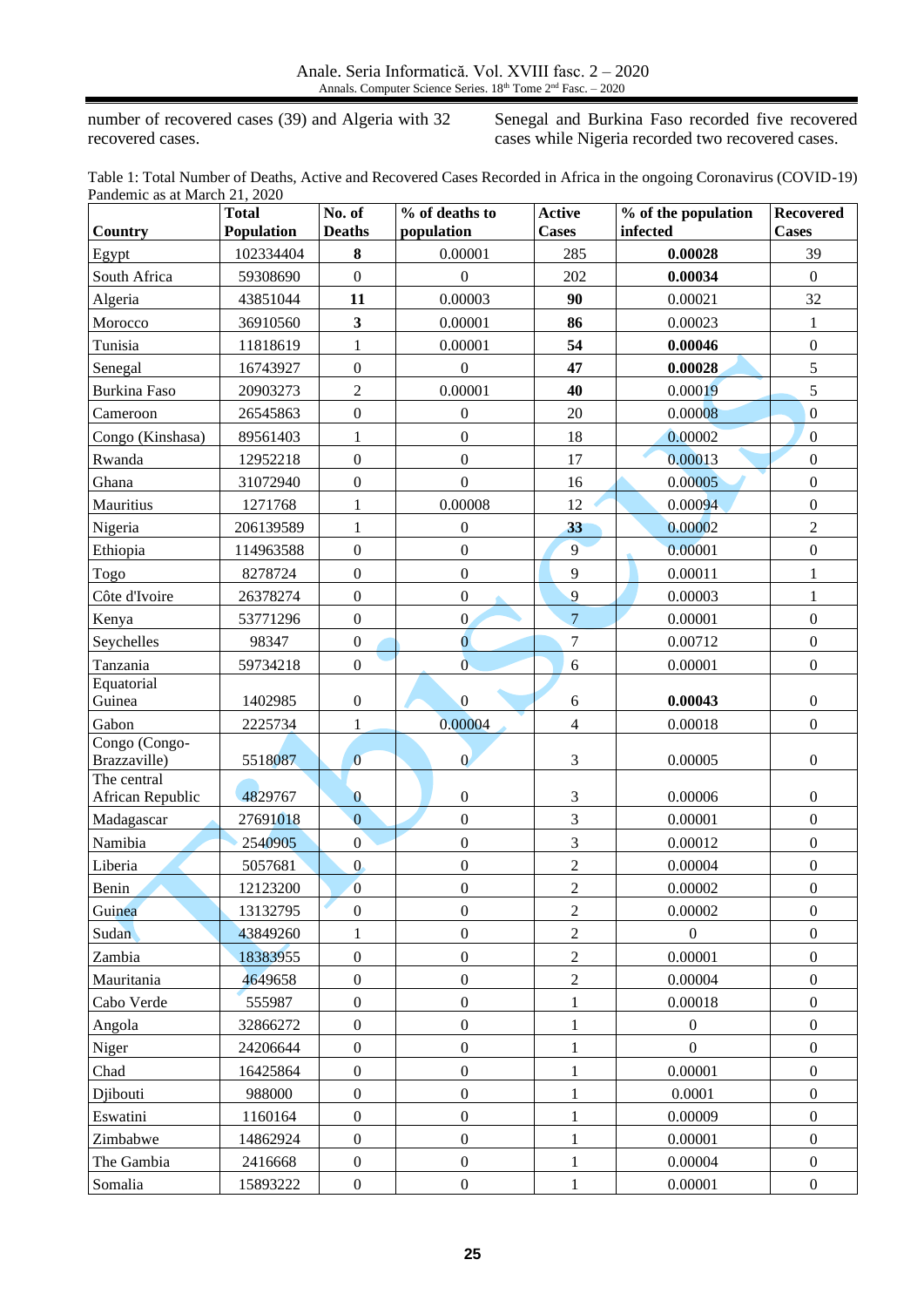Anale. Seria Informatică. Vol. XVIII fasc. 2 – 2020 Annals. Computer Science Series. 18<sup>th</sup> Tome 2<sup>nd</sup> Fasc. – 2020

| Country           | Total Population   No. of Deaths   % of deaths to |                  |                  | <b>Active</b> | % of the            | <b>Recovered</b> |
|-------------------|---------------------------------------------------|------------------|------------------|---------------|---------------------|------------------|
|                   |                                                   |                  | population       | <b>Cases</b>  | population infected | <b>Cases</b>     |
| China             | 1439323776                                        | 3259             | $0.00023*$       | 81303         | 0.0057              | 71857            |
| Iran              | 83992949                                          | 1556             | $0.0019**$       | 20610         | 0.025               | 7635             |
| Korea South       | 51269185                                          | 102              | 0.0002           | 8799          | 0.017               | 1540             |
| Malaysia          | 32365999                                          |                  |                  | 1030          | 0.0032              |                  |
| Japan             | 126476461                                         | $\,8\,$          | 0.00001          | 963           | 0.00076             | 325              |
| Israel            | 8655535                                           | $\mathbf{1}$     | 0.00001          | 705           | 0.0082              | 36               |
| Turkey            | 84339067                                          | 9                | 0.00001          | 670           | 0.00079             | $\overline{0}$   |
| Pakistan          | 220892340                                         | 3                | $\boldsymbol{0}$ | 501           | 0.00023             | 13               |
| Qatar             | 2881053                                           | $\mathbf{0}$     | $\boldsymbol{0}$ | 470           | 0.016               | $\mathbf{0}$     |
| Singapore         | 5850342                                           | $\overline{2}$   | 0.00003          | 385           | 0.0066              | 140              |
| Indonesia         | 273523615                                         | 38               | 0.00001          | 369           | 0.00013             | 15               |
| Saudi Arabia      | 34813871                                          | $\boldsymbol{0}$ | $\Omega$         | 344           | 0.00099             | 16               |
| Thailand          | 69799978                                          | $\mathbf{1}$     | $\mathbf{0}$     | 322           | 0.00046             | 42               |
| Bahrain           | 1701575                                           | $\,1\,$          | 0.00006          | 298           | 0.018               | 125              |
| India             | 1380004385                                        | $\overline{4}$   | $\boldsymbol{0}$ | 250           | 0.00002             | 23               |
| Philippines       | 109581078                                         | 19               | 0.00002          | 230           | 0.00021             | 13               |
| Iraq              | 40222493                                          | 17               | 0.00004          | 208           | 0.00052             | 49               |
| Lebanon           | 6825445                                           | $\mathbf{0}$     | $\boldsymbol{0}$ | 177           | 0.0026              | $\boldsymbol{0}$ |
| Kuwait            | 4270571                                           | $\boldsymbol{0}$ | $\mathbf{0}$     | 159           | 0.0037              | 27               |
| <b>UAE</b>        | 9890402                                           | $\overline{2}$   | 0.00002          | 140           | 0.0014              | 31               |
| Armenia           | 2963243                                           | $\boldsymbol{0}$ | $\boldsymbol{0}$ | 136           | 0.0046              | $\mathbf{1}$     |
| Vietnam           | 97338579                                          | $\boldsymbol{0}$ | $\overline{0}$   | 91            | 0.00009             | 17               |
| Jordan            | 10203134                                          | $\overline{0}$   | $\overline{0}$   | 85            | 0.00083             | $\mathbf{1}$     |
| <b>Brunei</b>     | 437479                                            | $\boldsymbol{0}$ | $\mathbf{0}$     | 78            | 0.018               | $\boldsymbol{0}$ |
| Cyprus            | 1207359                                           | $\boldsymbol{0}$ | $\boldsymbol{0}$ | 75            | 0.0062              | $\boldsymbol{0}$ |
| Sri Lanka         | 21413249                                          | $\overline{0}$   | $\overline{0}$   | 73            | 0.00034             | 3                |
| Cambodia          | 16718965                                          | $\overline{0}$   | $\overline{0}$   | 51            | 0.00031             | $\mathbf{1}$     |
| Kazakhstan        | 16718965                                          | $\overline{0}$   | $\mathbf{0}$     | 49            | 0.00029             | $\boldsymbol{0}$ |
| Oman              | 5106626                                           | $\overline{0}$   | $\mathbf{0}$     | 48            | 0.00094             | 12               |
| Azerbaijan        | 10139177                                          | $\mathbf{1}$     | 0.00001          | 44            | 0.00043             | 6                |
| Georgia           | 3989167                                           | $\overline{0}$   | $\boldsymbol{0}$ | 43            | 0.0011              | $\boldsymbol{0}$ |
| Uzbekistan        | 33469203                                          | $\overline{0}$   | $\mathbf{0}$     | 33            | 0.0001              | $\overline{0}$   |
| Afghanis-tan      | 38928346                                          | $\boldsymbol{0}$ | $\boldsymbol{0}$ | 24            | 0.00006             | 1                |
| <b>Bangladesh</b> | 164689383                                         | $\overline{2}$   | $\boldsymbol{0}$ | $20\,$        | 0.00001             | 3                |
| <b>Maldives</b>   | 540544                                            | $\boldsymbol{0}$ | $\boldsymbol{0}$ | 13            | 0.0024              | $\boldsymbol{0}$ |
| Mongolia          | 3278290                                           | $\boldsymbol{0}$ | $\boldsymbol{0}$ | $\sqrt{6}$    | 0.00018             | $\boldsymbol{0}$ |
| Kyrgyzstan        | 6524195                                           | $\boldsymbol{0}$ | $\boldsymbol{0}$ | $\sqrt{6}$    | 0.00009             | $\boldsymbol{0}$ |
| Bhutan            | 771608                                            | $\boldsymbol{0}$ | $\boldsymbol{0}$ | $\sqrt{2}$    | 0.00026             | $\boldsymbol{0}$ |
| Nepal             | 29136808                                          | $\boldsymbol{0}$ | $\boldsymbol{0}$ | $\mathbf{1}$  | $\boldsymbol{0}$    | $\mathbf{1}$     |

Table 2: Total Number of Deaths, Active and Recovered Cases Recorded in Asia in the ongoing Coronavirus (COVID-19) Pandemic as at March 21, 2020

The results presented in Table 2 showed the number of individuals infected with COVID-19, the number of deaths as well as the percentages of deaths and recovered individuals to the total population in Asia. The maximum number of deaths is 3259 with the total number of deaths being 5025. China has the highest number of deaths, followed by Iran (1556), Korea South (102), Indonesia (38), the Philippines (19). Iraq (17) and others with either one, two or no death recorded as presented in Table 2. According to these results, **Iran has the highest percentage of death (0.0019%)** and **China (0.00023)** is next while Korea

South has **0.0002%.** The maximum number of infected individuals across Asia was **81,303** which represented individuals infected with COVID-19 in China. Iran had 20, 610 infected individuals, **Korea South** (8,799), Malaysia (1,030), Japan (963) and Israel (705) infected individuals. The percentage of the population infected with COVID-19 in descending order were Iran (**0.025%)**, implying that 25 individuals were infected per thousand of the population, Bahrain and Brunei (0.018%), 18 individuals infected per thousand of the population, Korea South (**0.017%), implying that 17** individuals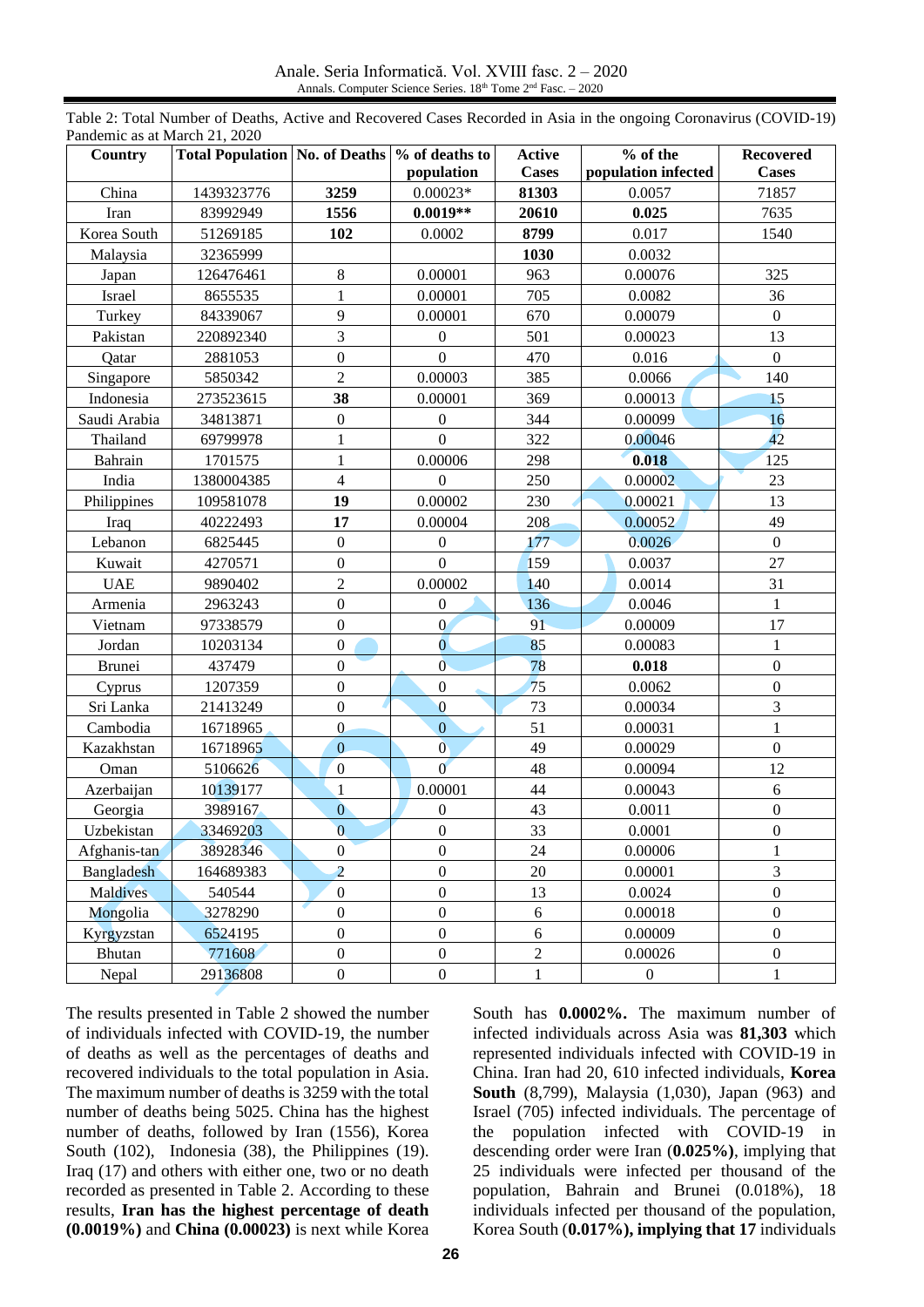were infected per thousand of the population **while China is in the tenth position in this regard (**0.0057%).

The maximum recovered cases were 71,857 (China), Iran (7,635), Korea (1540) and Japan (325).

Table 3: Total Number of Deaths, Active and Recovered Cases Recorded in Europe in the ongoing Coronavirus (COVID-19) Pandemic as at March 21, 2020

| Country         | <b>Total</b> | No. of           | % of deaths to   | Active       | % of the population | <b>Recovered</b> |
|-----------------|--------------|------------------|------------------|--------------|---------------------|------------------|
|                 | Population   | <b>Deaths</b>    | population       | <b>Cases</b> | infected            | <b>Cases</b>     |
| Italy           | 60461826     | 4032             | 0.007            | 47021        | 0.08                | 4440             |
| Spain           | 46754778     | 1375             | 0.003            | 21571        | 0.05                | 2125             |
| Germany         | 83783942     | 73               | 0.00009          | 20142        | 0.024               | 209              |
| France          | 65273511     | 450              | 0.0007           | 12632        | 0.019               | 12               |
| Switzerland     | 8654622      | 58               | 0.0007           | 5544         | 0.064               | 15               |
| United Kingdom  | 67886011     | 179              | 0.0003           | 4014         | 0.0059              | 67               |
| Netherlands     | 17134872     | 137              | 0.0008           | 3003         | 0.018               | $\overline{2}$   |
| Belgium         | 11589623     | 67               | 0.0006           | 2815         | 0.024               | 263              |
| Austria         | 9006398      | $\overline{4}$   | 0.00004          | 2664         | 0.030               | 114              |
| Norway          | 5421241      | $\overline{7}$   | 0.00013          | 1959         | 0.04                | $\mathbf{1}$     |
| Sweden          | 10099265     | 20               | 0.0002           | 1639         | 0.02                | 16               |
| Denmark         | 5792202      | 13               | 0.00022          | 1337         | 0.023               | $\mathbf{1}$     |
| Portugal        | 10196709     | $\boldsymbol{0}$ | $\boldsymbol{0}$ | 1020         | 0.01                | 12               |
| Czechia         | 10708981     | $\boldsymbol{0}$ | $\boldsymbol{0}$ | 833          | 0.008               | $\boldsymbol{0}$ |
| Ireland         | 4937786      | 3                | 0.00006          | 683          | 0.014               | 5                |
| Greece          | 10423054     | $10\,$           | 0.0001           | 495          | 0.0048              | 19               |
| Luxembourg      | 625978       | $8\,$            | 0.0013           | 484          | 0.08                | $\mathbf{0}$     |
| Finland         | 5540720      | $\mathbf{1}$     | 0.00002          | 450          | 0.008               | 10               |
| Poland          | 37846611     | 5                | 0.00001          | 425          | 0.00112             | $\mathbf{1}$     |
| Iceland         | 341243       | $\mathbf{1}$     | 0.0003           | 409          | 0.12                | 22               |
| Slovenia        | 2078938      | $\mathbf{1}$     | 0.00005          | 341          | 0.016               | $\boldsymbol{0}$ |
| Romania         | 19237691     | $\boldsymbol{0}$ | $\mathbf{0}$     | 308          | 0.0016              | 52               |
| Estonia         | 1326535      | $\mathbf{0}$     | $\overline{0}$   | 283          | 0.021               | $\mathbf{1}$     |
| Russia          | 145934462    | $\mathbf{1}$     | $\overline{0}$   | 253          | 0.00017             | 12               |
| San Marino      | 33931        | 14               | 0.041            | 144          | 0.42                | $\overline{4}$   |
| Slovakia        | 5459642      | $\mathbf{1}$     | 0.00002          | 137          | 0.0025              | $\boldsymbol{0}$ |
| Serbia          | 8737371      | $\overline{0}$   | $\overline{0}$   | 135          | 0.002               |                  |
| Croatia         | 4105267      | $\boldsymbol{0}$ | $\boldsymbol{0}$ | 130          | 0.0032              |                  |
| Bulgaria        | 6948445      | 3 <sub>1</sub>   | 0.00004          | 127          | 0.002               | $\mathfrak{Z}$   |
| Latvia          | 1886198      | $\overline{0}$   | $\boldsymbol{0}$ | 111          | 0.006               | $\mathbf 1$      |
| Bosnia and      |              |                  |                  |              |                     |                  |
| Herzegovina     | 3280819      | $\boldsymbol{0}$ | $\boldsymbol{0}$ | 89           | 0.003               | $\sqrt{2}$       |
| Hungary         | 9660351      | $\overline{4}$   | 0.00004          | 85           | 0.0009              | $\overline{7}$   |
| North Macedonia | 2083374      | $\boldsymbol{0}$ | $\overline{0}$   | 76           | 0.004               | $\mathbf{1}$     |
| Andorra         | 77265        |                  |                  | 75           | 0.097               |                  |
| Albania         | 2877797      | $\sqrt{2}$       | 0.00007          | 70           | 0.0024              | $\overline{2}$   |
| <b>Belarus</b>  | 9449323      |                  |                  | 69           | 0.00073             |                  |
| Moldova         | 4033963      | $\mathbf{1}$     | 0.00002          | 66           | 0.0016              | $\mathbf{1}$     |
| Malta           | 441543       |                  |                  | 64           | 0.014               |                  |
| Lithuania       | 2722289      | $\boldsymbol{0}$ | $\boldsymbol{0}$ | 63           | 0.0023              | $\mathbf{1}$     |
| Ukraine         | 43733762     | 3                | 0.00001          | 41           | 0.00009             | $\boldsymbol{0}$ |
| Liechtenstein   | 38128        | $\boldsymbol{0}$ | $\boldsymbol{0}$ | 28           | 0.073               | $\boldsymbol{0}$ |
| Montenegro      | 628066       | $\boldsymbol{0}$ | $\boldsymbol{0}$ | 14           | 0.00223             | $\boldsymbol{0}$ |
| Monaco          | 39242        | $\boldsymbol{0}$ | $\boldsymbol{0}$ | 11           | 0.028               | $\boldsymbol{0}$ |
| <b>Holy See</b> | 801          | $\boldsymbol{0}$ | $\boldsymbol{0}$ | $\mathbf{1}$ | 0.13                | $\boldsymbol{0}$ |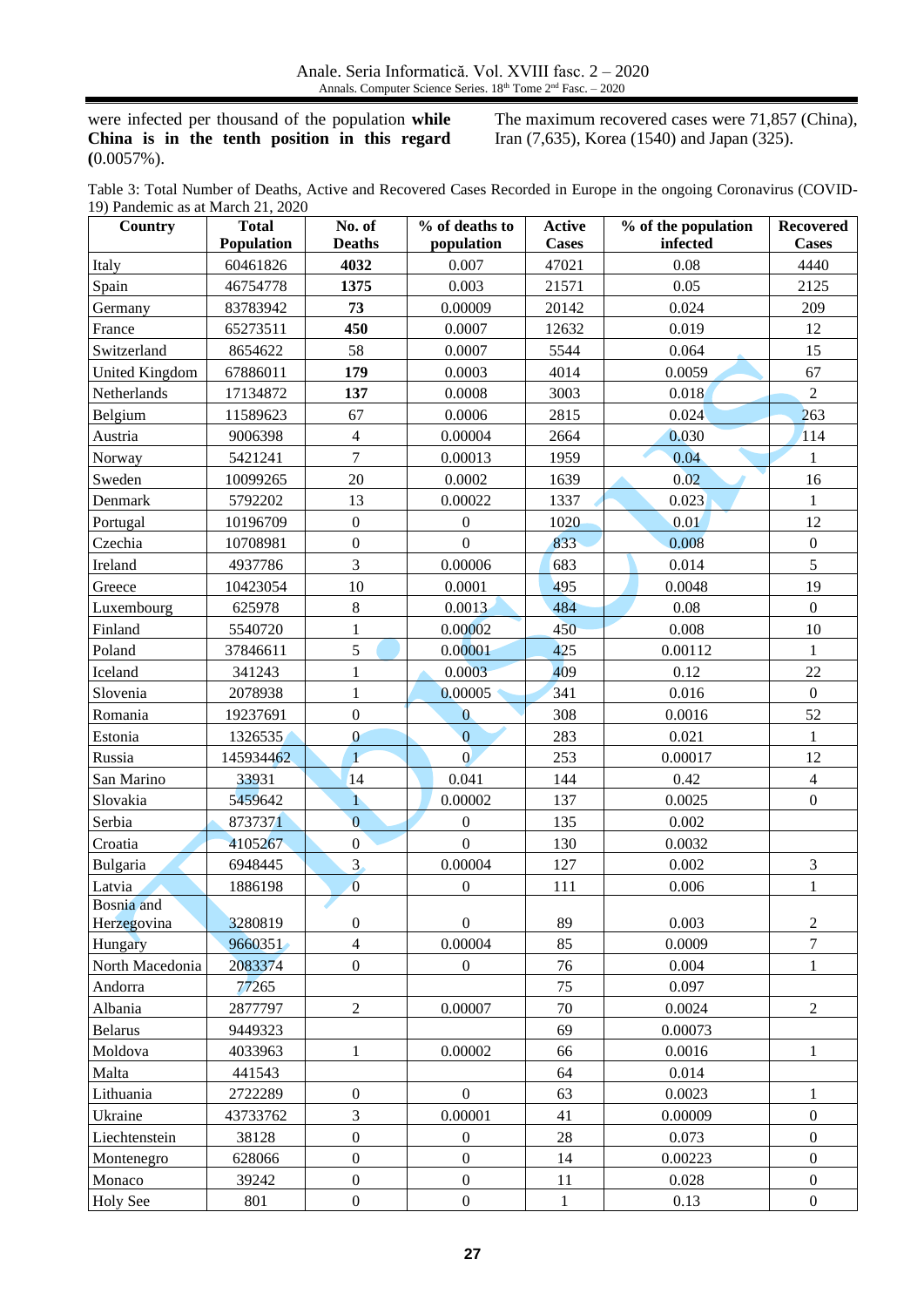According to the results presented in Table 3, **Italy with** 4,032 deaths has the highest number of deaths to COVID-19 in Europe, Spain with 1, 375 deaths, France, 450 deaths, United Kingdom, 179 deaths, Netherlands, 137 deaths and others as shown in Table 3. In terms of percentage deaths to population, **San Marino** has the highest percentage of death (0.041%) followed by Italy with 0.007%, Spain (0.003%), Luxembourg (0.0013%), Netherlands (0.0008%), France and Switzerland (0.0007%), Belgium (0.0006) and others depicted in Table 3. The country with the highest number of infected individuals across Europe was Italy (47,021), followed by Spain (21,571), Germany (20,142), France (12632), Switzerland (5544) and others came next to these five countries in Europe. The percentage of the population infected with COVID-19 in descending order were San Marino (**0.42%)**, implying that **42 individuals were infected per hundred** of the population, Holy See (0.13%), 13 individuals infected per hundred of the population, Iceland (0.12)**, implying that 12** individuals were infected per hundred of the population **while Italy is in the fifth position in this regard (**0.08%) and **this implied that eight**  individuals were infected with COVID-19 per hundred of the population The highest recovered cases were 4,440 (Italy), Spain (2,125), Belgium (263) and Germany (209) followed by other countries as shown in Table 3.

| Table 4: Total Number of Deaths, Active and Recovered Cases Recorded in North America in the ongoing Coronavirus |  |  |  |  |  |  |
|------------------------------------------------------------------------------------------------------------------|--|--|--|--|--|--|
| (COVID-19) Pandemic as at March 21, 2020                                                                         |  |  |  |  |  |  |

| $\sim$ 0 $\mu$ HD-12) T and cline as at iveral 21, 2020 |              |                  |                   |                |                 |                  |
|---------------------------------------------------------|--------------|------------------|-------------------|----------------|-----------------|------------------|
|                                                         | <b>Total</b> | No of            | % deaths to       | <b>Active</b>  | $\frac{0}{0}$   | <b>Recovered</b> |
| Country                                                 | Population   | <b>Deaths</b>    | <b>Population</b> | <b>Cases</b>   | <b>Infected</b> | <b>Cases</b>     |
| <b>United States</b>                                    | 331002651    | 275              | 0.00008           | 19624          | 0.006           | 147              |
| Canada                                                  | 37742154     | 12               | 0.00003           | 1085           | 0.003           | 9                |
| Panama                                                  | 4314767      | 1                | 0.00002           | 200            | 0.005           | $\overline{0}$   |
| Mexico                                                  | 128932753    | $\overline{2}$   | $\overline{0}$    | 164            | 0.0001          | $\overline{4}$   |
| Costa Rica                                              | 5094118      | $\overline{2}$   | 0.00004           | 113            | 0.002           | $\overline{0}$   |
| Dominican Republic                                      | 10847910     | $\overline{2}$   | 0.00002           | 72             | 0.0007          | $\overline{0}$   |
| Guadeloupe                                              |              | $\boldsymbol{0}$ | $\overline{0}$    | 45             |                 | 5                |
| Martinique                                              |              | $\mathbf{1}$     |                   | 32             |                 | $\boldsymbol{0}$ |
| Honduras                                                | 9904607      | $\overline{0}$   | $\overline{0}$    | 24             | 0.0002          | $\overline{0}$   |
| Cuba                                                    | 11326616     | 1                | 0.00001           | 21             | 0.0002          | $\boldsymbol{0}$ |
| Jamaica                                                 | 2961167      |                  | 0.00003           | 16             | 0.0005          | $\overline{2}$   |
| Guatemala                                               | 17915568     | $\mathbf{1}$     | 0.00001           | 12             | 0.00007         | $\boldsymbol{0}$ |
| Trinidad and Tobago                                     | 1399488      | $\overline{0}$   | $\mathbf{0}$      | 9              | 0.00064         | $\mathbf{1}$     |
| <b>Barbados</b>                                         | 287375       | $\boldsymbol{0}$ | $\mathbf{0}$      | 6              | 0.002           | $\boldsymbol{0}$ |
| <b>Bahamas</b>                                          | 393244       | $\boldsymbol{0}$ | $\mathbf{0}$      | 4              | 0.001           | $\boldsymbol{0}$ |
| Saint Lucia                                             | 183627       | $\boldsymbol{0}$ | $\mathbf{0}$      | $\overline{2}$ | 0.001           | $\overline{0}$   |
| Haiti                                                   | 11402528     | $\mathbf{0}$     | $\boldsymbol{0}$  | $\overline{2}$ | 0.00002         | $\overline{0}$   |
| Nicaragua                                               | 6624554      | $\overline{0}$   | $\overline{0}$    | $\overline{2}$ | 0.00003         | $\overline{0}$   |
| Saint Vincent and the                                   |              |                  |                   |                |                 |                  |
| Grenadines                                              | 110940       | $\boldsymbol{0}$ | $\boldsymbol{0}$  | 1              | 0.0009          | $\overline{0}$   |
| El Salvador                                             | 6486205      | $\overline{0}$   | $\overline{0}$    | 1              | 0.00002         | $\overline{0}$   |
| Antigua                                                 | 97929        | $\boldsymbol{0}$ | $\boldsymbol{0}$  | 1              | 0.00102         | $\boldsymbol{0}$ |

The results presented in Table, the **United States with** 275 deaths have the highest number of deaths to COVID-19 in North America, Canada with 12 deaths, Mexico, Costa Rica and the Dominican Republic with two deaths and others with either one or no death. In terms of percentage deaths to population, **United States** has the highest percentage of death (0.00008%) followed by Costa Rica (0.00004%), Canada and Jamaica with 0.00003% and Panama and the Dominican Republic with 0.00002% death to COVID-19. The country with the highest number of infected individuals across North America was United States (19,624), followed by Canada (1085), Panama (200), Mexico (164), Costa Rica (113) and Dominican Republic (72). Other countries followed in the North America region as provided in Table 4. The percentage of the population infected with COVID-19 in descending order were United States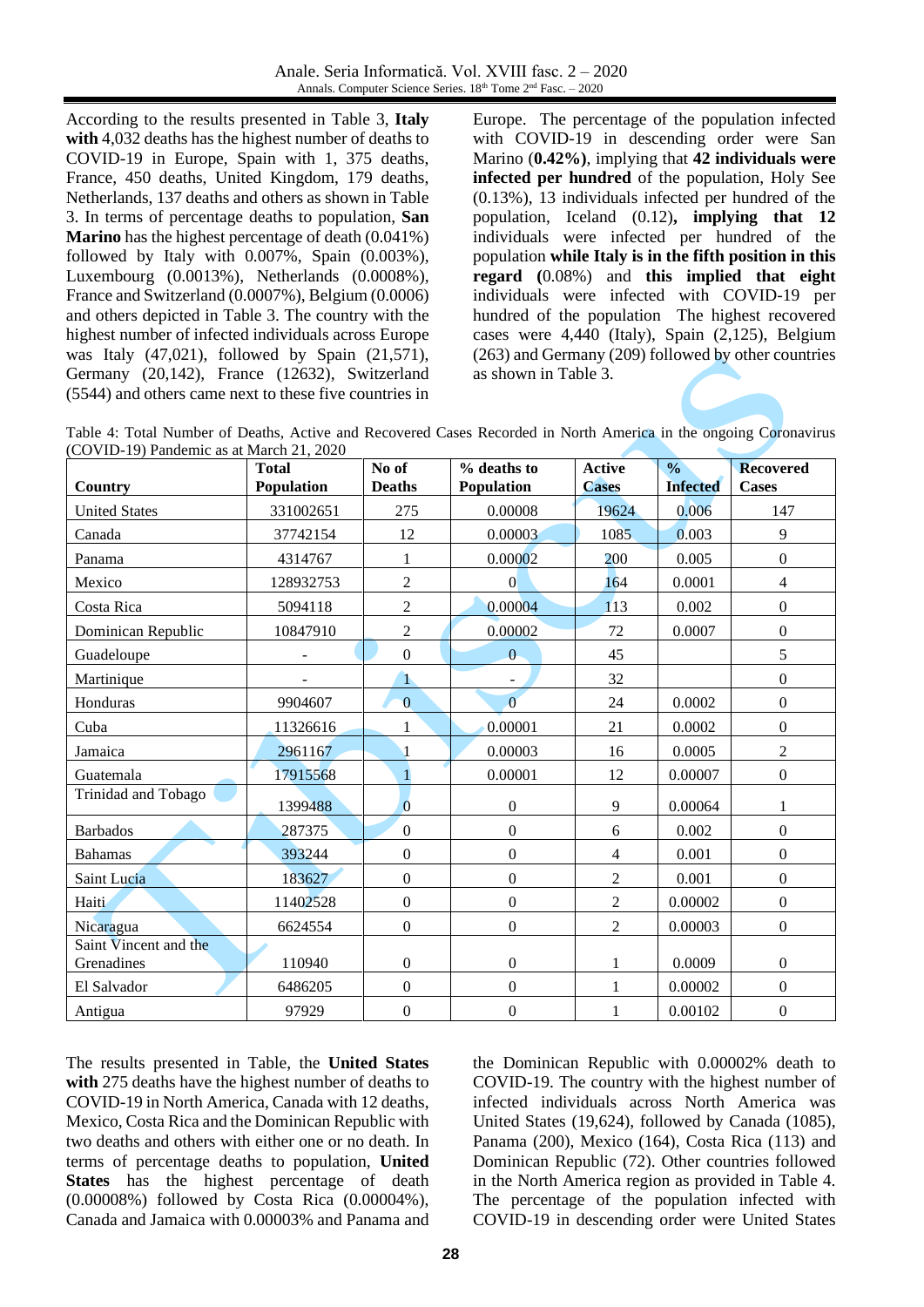(0.006**%)**, implying that **6 individuals were infected per thousand** of the population, Panama (0.005%), 5 individuals infected per thousand of the population, Canada (0.003)**, implying that 3** individuals were infected per thousand of the population **while Costa Rica and Barbados are in the fourth and fifth position with** 0.002% and **this implied that 2**

individuals were infected with COVID-19 per thousand of the population The highest recovered cases were 147 (United States ) followed by Canada (9), Guadeloupe (5), Mexico (4) and Jamaica (2) as shown in Table 4.

| Table 5: Total Number of Deaths, Active and Recovered Cases Recorded in South America in the ongoing Coronavirus |  |  |  |
|------------------------------------------------------------------------------------------------------------------|--|--|--|
| (COVID-19) Pandemic as at March 21, 2020                                                                         |  |  |  |

| Country       | Total             | No of          | % deaths to       | <b>Active</b>  | % Infected | <b>Recovered</b> |
|---------------|-------------------|----------------|-------------------|----------------|------------|------------------|
|               | <b>Population</b> | <b>Deaths</b>  | <b>Population</b> | <b>Cases</b>   |            | <b>Cases</b>     |
| <b>Brazil</b> | 212559417         | 15             | 0.00001           | 977            | 0.0005     | 2                |
| Chile         | 19116201          | $\Omega$       | $\Omega$          | 434            | 0.002      | $\overline{4}$   |
| Ecuador       | 17643054          |                | 0.00004           | 426            | 0.002      | 3                |
| Peru          | 32971854          | 4              | 0.00001           | 263            | 0.0008     | $\mathbf{1}$     |
| Argentina     | 45195774          |                |                   | 158            | 0.0004     |                  |
| Colombia      | 50882891          | $\theta$       | $\theta$          | 128            | 0.0003     |                  |
| Uruguay       | 3473730           |                |                   | 94             | 0.003      |                  |
| Venezuela     | 28435940          |                |                   | 65             | 0.0002     |                  |
| Paraguay      | 7132538           |                | 0.00001           | 18             | 0.0003     | $\overline{0}$   |
| Bolivia       | 11673021          | $\theta$       | $\Omega$          | 17             | 0.0002     |                  |
| French Guiana |                   | $\Omega$       | -                 | 15             |            |                  |
| Guyana        | 786552            |                | 0.00013           | $\overline{7}$ | 0.0009     | $\overline{0}$   |
| Suriname      | 586632            | $\overline{0}$ | $\overline{0}$    | 4              | 0.0007     | $\mathbf{0}$     |

The results presented in Table 5, **Brazil with** 15 deaths has the highest number of deaths to COVID-19 in South America followed by Ecuador, seven deaths, Peru with four deaths and Paraguay and Guyana with one death each. In terms of percentage deaths to population, **Guyana has** the highest percentage of death (0.00013%) followed by Ecuador (0.00004%), Brazil, Peru and Paraguay (0.00001%). The country with the highest number of infected individuals across South America was Brazil (977), followed by Chile (434), Ecuador (426), Peru (263), Argentina (158) and others as provided in Table 5. The percentage of the population infected with

COVID-19 in descending order were Uruguay (0.003**%)**, implying that **three individuals were infected per thousand** of the population, Ecuador (0.002%), two individuals infected per thousand of the population, Chile (0.002%)**, implying that two** individuals were infected per thousand of the population **while Bolivia (**0.00001%**) has the least**  and **this implied that only one** individual was infected with COVID-19 per one hundred thousand of the population. The recovered cases recorded as at this time were 4 (Chile) followed by Ecuador (3), Brazil (2), Peru (1) and Colombia (1).

Table 6: Total Number of Deaths, Active and Recovered Cases Recorded in Australia/Oceania in the ongoing Coronavirus (COVID-19) Pandemic as at March 21, 2020

| <b>Country</b>   | Total             | No of         | $\%$ deaths to    | Active       | <b>1% infected Recovered</b> |              |
|------------------|-------------------|---------------|-------------------|--------------|------------------------------|--------------|
|                  | <b>Population</b> | <b>Deaths</b> | <b>Population</b> | <b>Cases</b> |                              | <b>Cases</b> |
| Fiji             | 896445            |               |                   |              | 0.0001                       |              |
| Australia        | 25499884          |               |                   | 791          | 0.003                        |              |
| New Zealand      | 4822233           |               |                   | 52           | 0.001                        |              |
| Papua New Guinea | 8947024           |               |                   |              | 0.00001                      |              |

According to the results presented in Table 6, no death was recorded to COVID-19 in this region at the time of collecting these data. The country with the highest number of infected individuals across this region was Australia (791), followed by New Zealand (52), Fiji (one) and Papua New Guinea (one) and the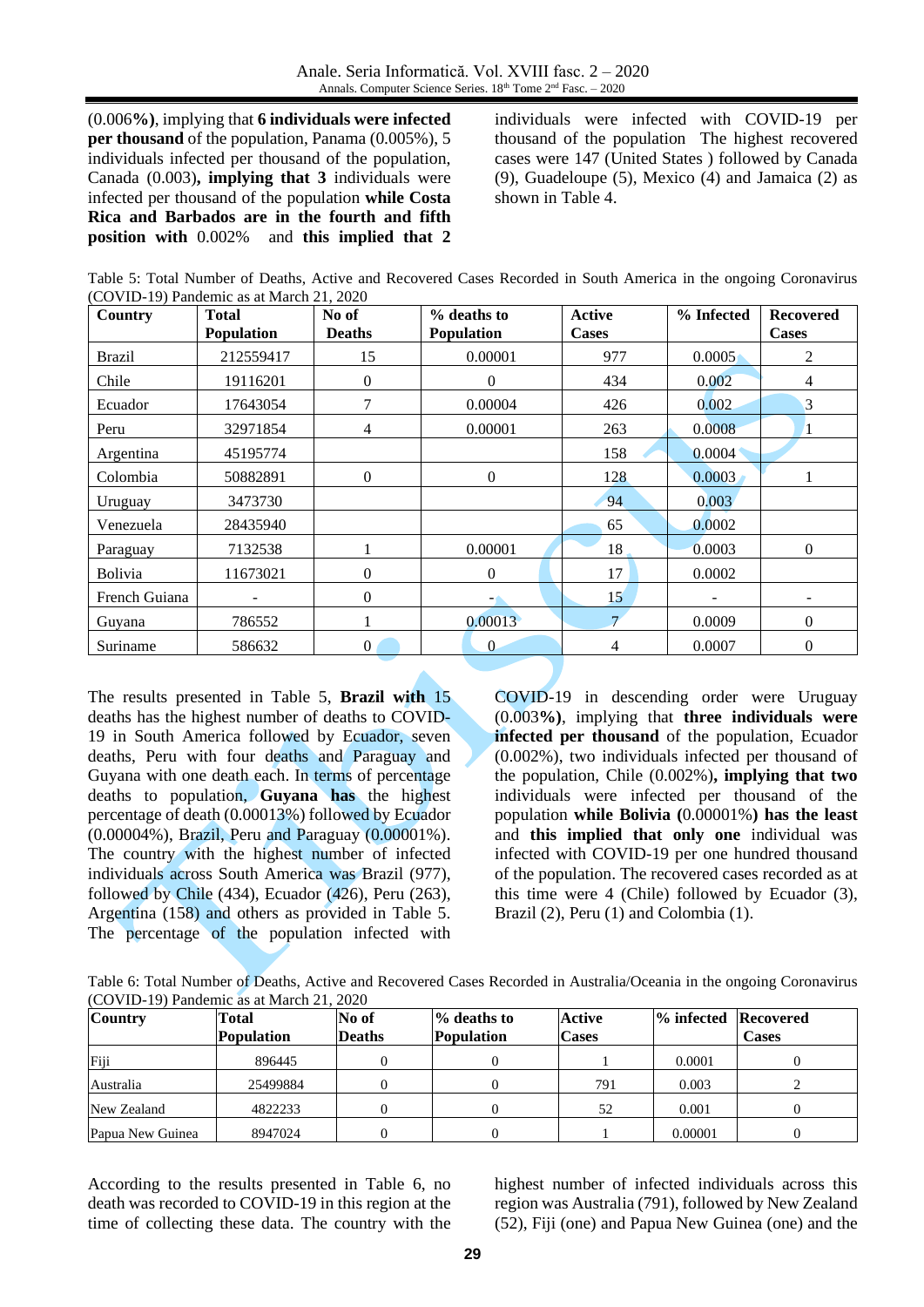percentage of the population infected with COVID-19 in descending order was Australia (0.003**%)**, implying that **three individuals were infected per thousand** of the population, New Zealand (0.001%), one individual infected per thousand of the population, Fiji (0.0001%)**, implying that one** individual was infected per ten thousand of the population **while Papua New Guinea (**0.00001%**) has the least** and **this implied that only one**  individual was infected with COVID-19 per one hundred thousand of the population. The recovered cases were only recorded as two in Australia.

### **CONCLUSION**

**This study has described in detail statistical perspective on** the number of deaths, percentage of deaths to COVID-19, infected cases, percentage infected to population and the recovered cases in the world as of Saturday, 21 March 2020. Algeria has the highest number of deaths while Mauritius has the highest percentage of death (0.00008%) in Africa. The maximum number of infected individuals across Africa was 285 which represented individuals infected with COVID-19 in Egypt while Tunisia (**0.00046%)**, implying that 46 individuals were infected per one hundred thousand of the population. Egypt had the highest number of recovered cases (39).

The graphs of the number of deaths against the infected cases were provided in the appendix from Figure 1 through Figure 5. The view expressed in this study will shed more light on how the population of each country is being infected and affected by COVID-19 so that more drastic measures could be taken to control the spread and transmission of this dangerous disease. A follow-up study will be carried out on the current situation on the coronavirus epidemic in Africa and the whole world at large.

In Asia, China has the highest number of deaths (**3259**) while **Iran has the highest percentage of death (0.0019%)** as presented in Table 2. The maximum number of infected individuals across Asia was **81,303** which represented individuals infected with COVID-19 in China. Iran also has the highest percentage of individuals infected with COVID-19 (**0.025%)**, implying that 25 individuals were infected per thousand of the population. The maximum recovered cases were 71,857 representing the recovered cases in China.

**Italy (**4,032) **has the** highest number of deaths to COVID-19 while **San Marino** has the highest percentage of death (0.041%) in Europe. The country with the highest number of infected individuals across Europe was Italy (47,021) while San Marino (**0.42%) has the highest** percentage of the population infected

with COVID-19, implying that **42 individuals were infected per hundred** of the population. The highest recovered cases were 4,440 in Italy.

In North America, the **United States has** 275 deaths as the highest number of deaths to COVID-19 and also has the highest percentage deaths to population (0.00008%), the **United States** has the highest percentage of death (0.00008%) followed by Costa Rica (0.00004). United States was the country with the highest number of infected individuals across North America and also has the percentage of the population infected with COVID-19 to be 0.006**%**, implying that **6 individuals were infected per thousand** of the population and this was the highest in that region. The highest recovered cases were 147 in the United States followed by Canada (9), Guadeloupe (5), Mexico (4) and Jamaica (2) as shown in Table 4.

**Brazil with** 15 deaths has the highest number of deaths while **Guyana has** the highest percentage of death (0.00013%) to COVID-19 in South America. The country with the highest number of infected individuals across South America was Brazil (977) while Uruguay has the percentage of the population infected with COVID-19 to be 0.003**%**, implying that **three individuals were infected per thousand** of the population. **Bolivia (**0.00001%**) has the least** and **this implied that only one** individual was infected with COVID-19 per one hundred thousand of the population in South America. Chile has 4 recovered cases which were the highest cases recorded at that time.

The country with the highest number of infected individuals across Australia/Oceania region was Australia (791) while it also had the highest percentage of the population infected with COVID-19 (0.003**%)**, implying that **three individuals were infected per thousand** of the population, while **Guinea (**0.00001%**) has the least** and **this implied that only one** individual was infected with COVID-19 per one hundred thousand of the population. The recovered cases were only recorded as two in Australia. The only limitation in this study is the dynamic of the outbreak of this novel coronavirus as it is happening beyond a geometrical progression. As a result, data on this epidemic keeps on changing faster than one can imagine. The view expressed in this study will shed more light on how the population of each country is being infected and affected by COVID-19 so that more drastic measures could be taken to control the spread and transmission of this dangerous disease.